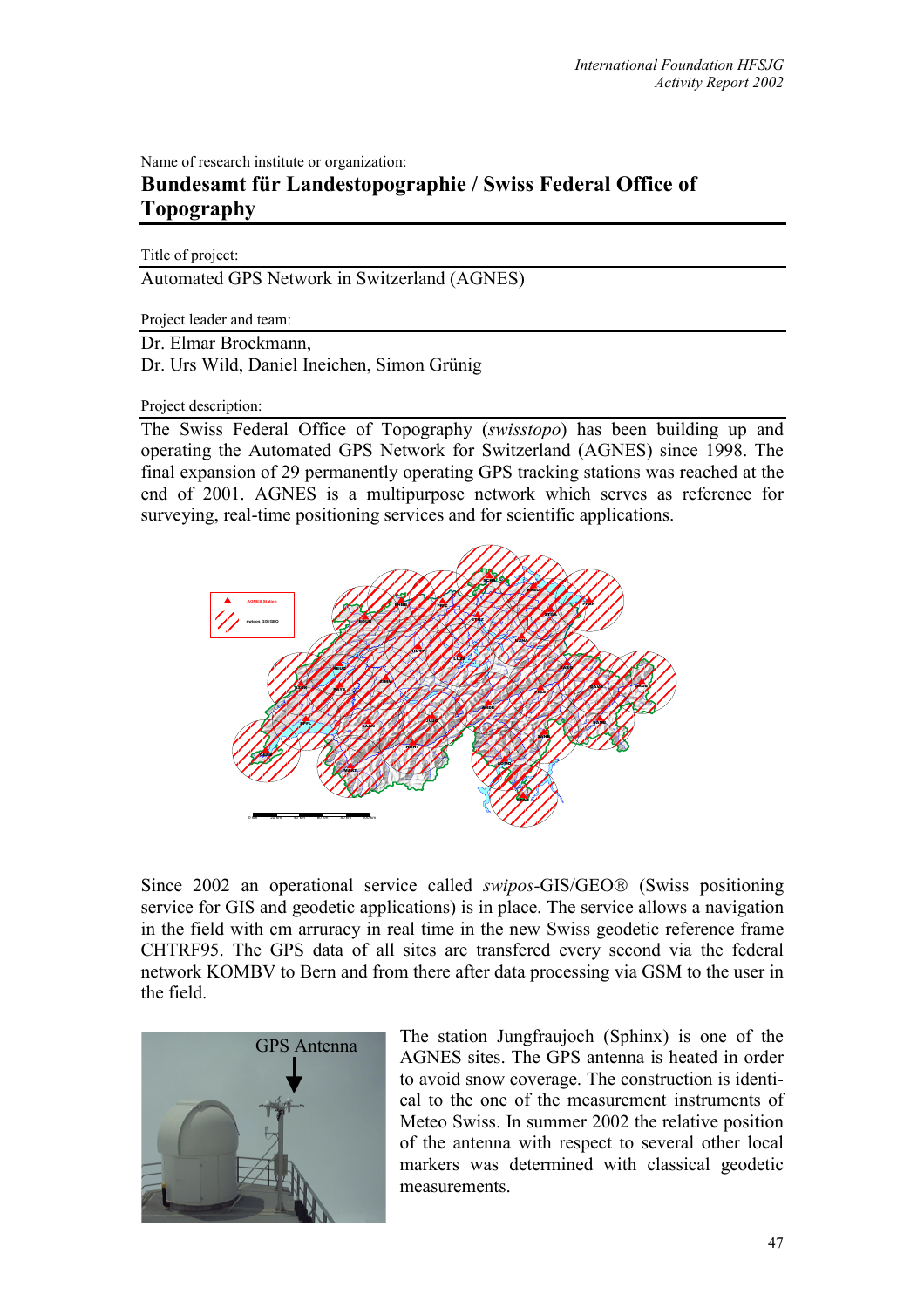The data of the AGNES sites are being monitored since the end of 1998 on a daily basis (for geotectonics; see annual report 2001) and since Dec. 2001 on an hourly basis (near real-time) as an additional information to numerical weather prediction (Meteo Swiss). As a result of the GPS data processing zenith total delay (ZTD) parameters are estimated every hour for every station. These values can be converted to integrated water vapor (IVW) with known pressure and temperature values. A comparison of ZTD values for Jungfraujoch achieved in near real-time compared with postprocessed values is given below. The agremment is of the order of 1 cm ZTD (rms), which roughly corresponds to 1/6 cm IVW.





Since 1999 the Swiss Federal Office of Topography has been active in the European project COST 716 (exploitation of ground-based GPS for climate and numerical weather prediction application). 63 European sites are hourly processed by swisstopo. The web site [http://www.knmi.nl/samenw/](http://www.knmi.nl/samenw/cost716/) [cost716/](http://www.knmi.nl/samenw/cost716/) nicely shows the contribution of totally 7 European analyses centers. The project will be finished in 2003.

In Switzerland (collaboration of Meteo Swiss, Institute of Applied physics of the University of Bern and swisstopo) 3 time periods (Sept. 2001, Jan 2002, June 2002) were selected in order to analyze the impact of GPS derived ZTD parameters to numerical weather prediction. The results were promising. More details can be found in [Guerova et al, 2002b].

Key words:

GPS, Meteorology, Positioning, Intergrated Water Vapour, Zenith Path Delay, Geodynamics, Geotectonics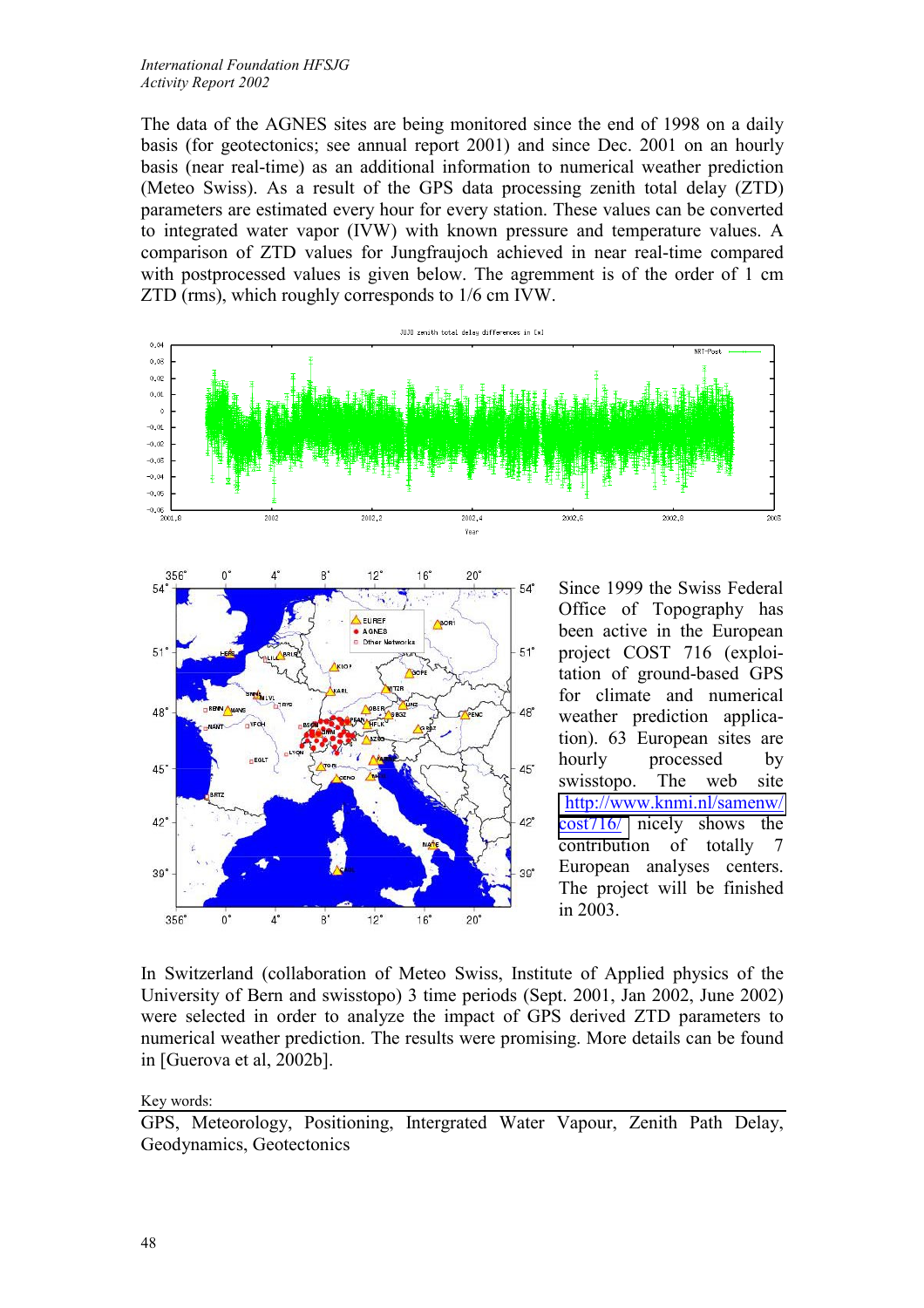Internet data bases:

[http://www.swisstopo.ch;](http://www.swisstopo.ch/)<http://www.knmi.nl/samenw/cost716/>

Collaborating partners/networks:

Astronomical Institute (AIUB), University of Berne MeteoSwiss, Zurich Institute of Applied Physics (IAP), University of Berne

Scientific publications and public outreach 2002:

Brockmann E., R. Hug and Th. Signer (2002a*)*: *Geotectonics in the Swiss Alps using GPS*. In: Torres J.A. and H. Hornik (Eds): Subcommission for the European Reference Frame (EUREF). EUREF Publication No. 11 (in prep.).

Brockmann, E. and M. Troller (2002b): *GPS Meteorology in the Swiss Alps: Interpolation Accuracy for different Alpine Areas and Near Real-time Results,* COST-716 workshop Potsdam, Jan. 28-29 2002.

Brockmann, E., S. Grünig, D. Schneider, A. Wiget and U. Wild (2002c*): Applications of the real-time Swiss GPS permanent network AGNES*. In Proceedings of the EGS XXVII General Assembly Nice, 21 - 26 April 2002, Session 9 on Evolving Space Geodesy Techniques, Physics and Chemistry of the Earth (in prep.)

Guerova G., J.-M. Bettems, E. Brockmann and Ch. Matzler (2002a): *Assimilation of GPS in the Alpine Model: sensitivity experiment*. Proceedings of the COST-716 workshop Potsdam, Jan. 28-29 2002.

Guerova, G., Bettems, J-M., Brockmann, E., Matzler, Ch. (2002b). *Assimilation of the GPS-derived Integrated Water Vapour (IWV) in the MeteoSwiss Numerical Weather Prediction model - a first experiment*. In Proceedings of the EGS XXVII General Assembly Nice, 21 - 26 April 2002, Session 9 on Evolving Space Geodesy Techniques, Physics and Chemistry of the Earth (in prep.)

Troller M., Brockmann E., Cocard M. and Geiger A. (2002): *GPS Derived Pathdelays Versus Four-Dimensional Meteorological Modelling*; COST-716 workshop Potsdam, Jan. 28-29 2002.

Address:

Bundesamt für Landestopographie (swisstopo) Seftigenstrasse 264 CH-3084 Wabern

Contacts:

Elmar Brockmann Tel.: +41 31 963 2111 Fax.: +41 31 963 2459 e-mail: el[mar.brockmann@lt.admin.ch](mailto:urs.wild@lt.admin.ch) URL: h[ttp://www.swisstopo.ch](http://www.swisstopo.ch/)